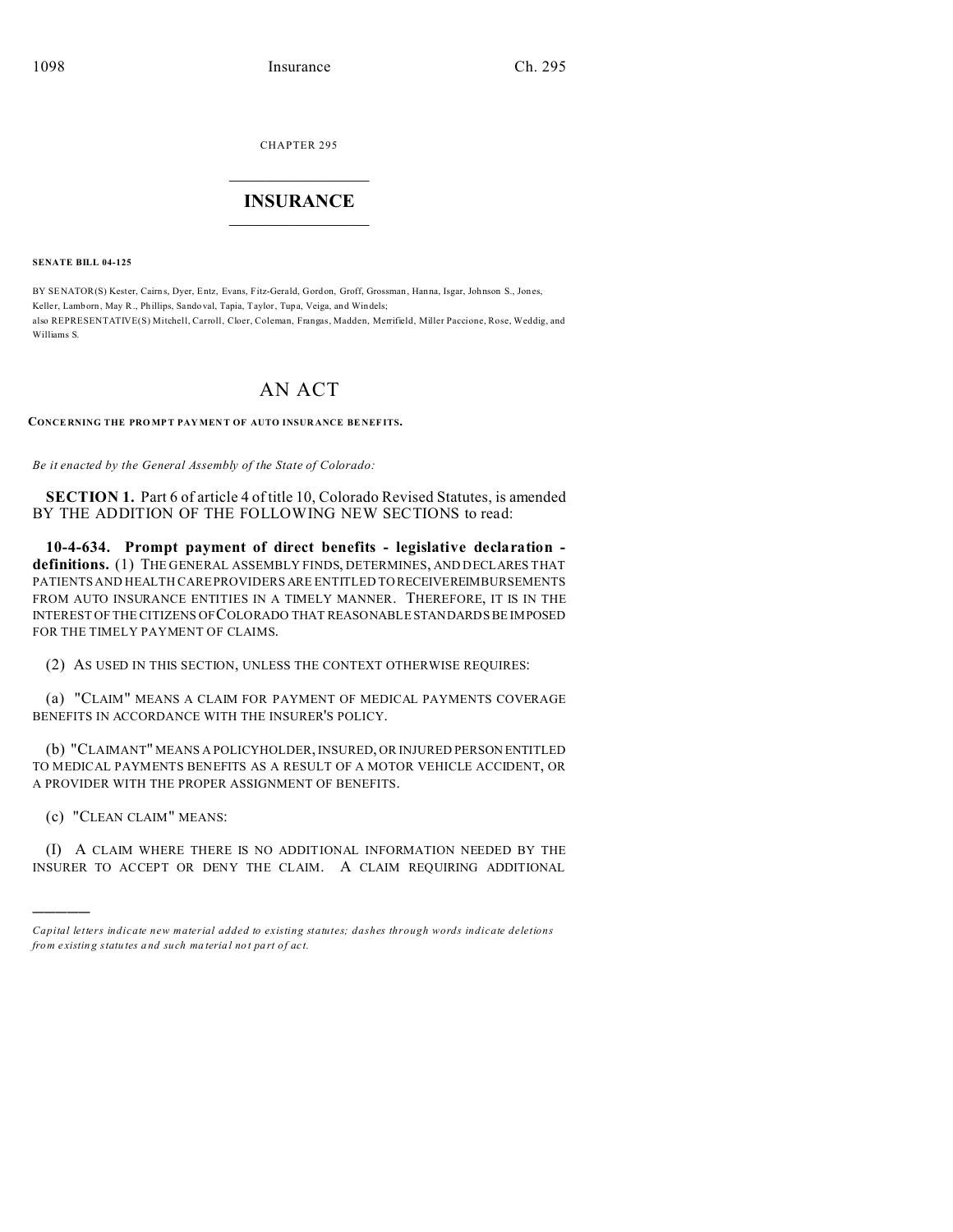# Ch. 295 Insurance 1099

INFORMATION SHALL NOT BE CONSIDERED A CLEAN CLAIM AND SHALL BE PAID, DENIED, OR SETTLED AS SET FORTH IN PARAGRAPH (b) OF SUBSECTION (6) OF THIS SECTION.

(II) A CLAIM FORM THAT IS SUBMITTED WITH, OR AFTER SUBMISSION OF, A PROPERLY EXECUTED APPLICATION FORM FOR BENEFITS CURRENTLY USED BY THE INSURER BY THE POLICYHOLDER, INSURED, OR INJURED PERSON ENTITLED TO BENEFITS.

(3) THE COMMISSIONER MAY, IN CONSULTATION WITH INTERESTED PARTIES, INCLUDING HEALTH CARE PROVIDERS, ADOPT A UNIFORM APPLICATION FORM FOR MEDICAL PAYMENTS BENEFITS OR A UNIFORM CLAIM FORM OR BOTH A UNIFORM APPLICATION AND UNIFORM CLAIM FORM. FOR A UNIFORM CLAIM FORM OR A UNIFORM APPLICATION FORM HAVING ELEMENTS PROVIDED BY A HEALTH CARE PROVIDER, THE COMMISSIONER SHALL CONSIDER THE UNIFORM CLAIM FORMS AND ELEMENTS ADOPTED FOR HEALTH INSURANCE PURSUANT TO SECTION 10-16-106.3. IF THE COMMISSIONER DETERMINES THAT NEW ELEMENTS ARE REQUIRED TO ESTABLISH THAT AN INJURY OR BENEFIT REQUESTED IS THE RESULT OF A MOTOR VEHICLE ACCIDENT, THE NEW ELEMENTS MAY BE LISTED IN A SEPARATE UNIFORM APPLICATION FORM.

(4) (a) A CLAIMANT MAY SUBMIT A CLAIM:

(I) BY UNITED STATES MAIL, FIRST CLASS, OR BY OVERNIGHT DELIVERY SERVICE;

(II) ELECTRONICALLY, IF THE INSURER ACCEPTS CLAIMS ELECTRONICALLY, TO THE LOCATION DESIGNATED BY THE INSURER;

(III) BY FACSIMILE TO THE LOCATION DESIGNATED BY THE INSURER; OR

(IV) BY HAND DELIVERY TO THE LOCATION DESIGNATED BY THE INSURER.

(b) (I) THE PROVIDER MAY CONTACT THE INSURER FOR THE PURPOSE OF RESUBMISSION OF A CLAIM. THE INSURER SHALL HAVE A SEPARATE FACSIMILE PROCESS TO RECEIVE RESUBMITTED PAPER CLAIMS. A RESUBMITTED CLAIM SHALL BE DEEMED RECEIVED ON THE DATE OF THE FACSIMILE TRANSMISSION ACKNOWLEDGMENT.

(II) IF A CLAIM IS SUBMITTED ELECTRONICALLY, IT IS PRESUMED TO HAVE BEEN RECEIVED BY THE INSURER OR THE INSURER'S CLEARINGHOUSE,IFAPPLICABLE, ON THE DATE OF THE ELECTRONIC VERIFICATION OF RECEIPT. IF A CLAIM IS SUBMITTED BY FACSIMILE, IT IS PRESUMED TO HAVE BEEN RECEIVED BY THE INSURER OR THE INSURER'S CLEARINGHOUSE, IF APPLICABLE, ON THE DATE OF THE FACSIMILE TRANSMISSION ACKNOWLEDGMENT. IF A CLAIM IS SUBMITTED BY MAIL, IT IS PRESUMED TO HAVE BEEN RECEIVED BY THE INSURER OR THE INSURER'S CLEARINGHOUSE, IF APPLICABLE, THREE BUSINESSDAYS AFTER THE DATE OF MAILING. IF A CLAIM IS SUBMITTED BY OVERNIGHT DELIVERY SERVICE OR BY HAND DELIVERY, IT IS PRESUMED TO HAVE BEEN RECEIVED ON THE DATE OF DELIVERY.

(c) THE PRESUMPTIONS IN PARAGRAPH (b) OF THIS SUBSECTION (4) MAY BE REBUTTED BY: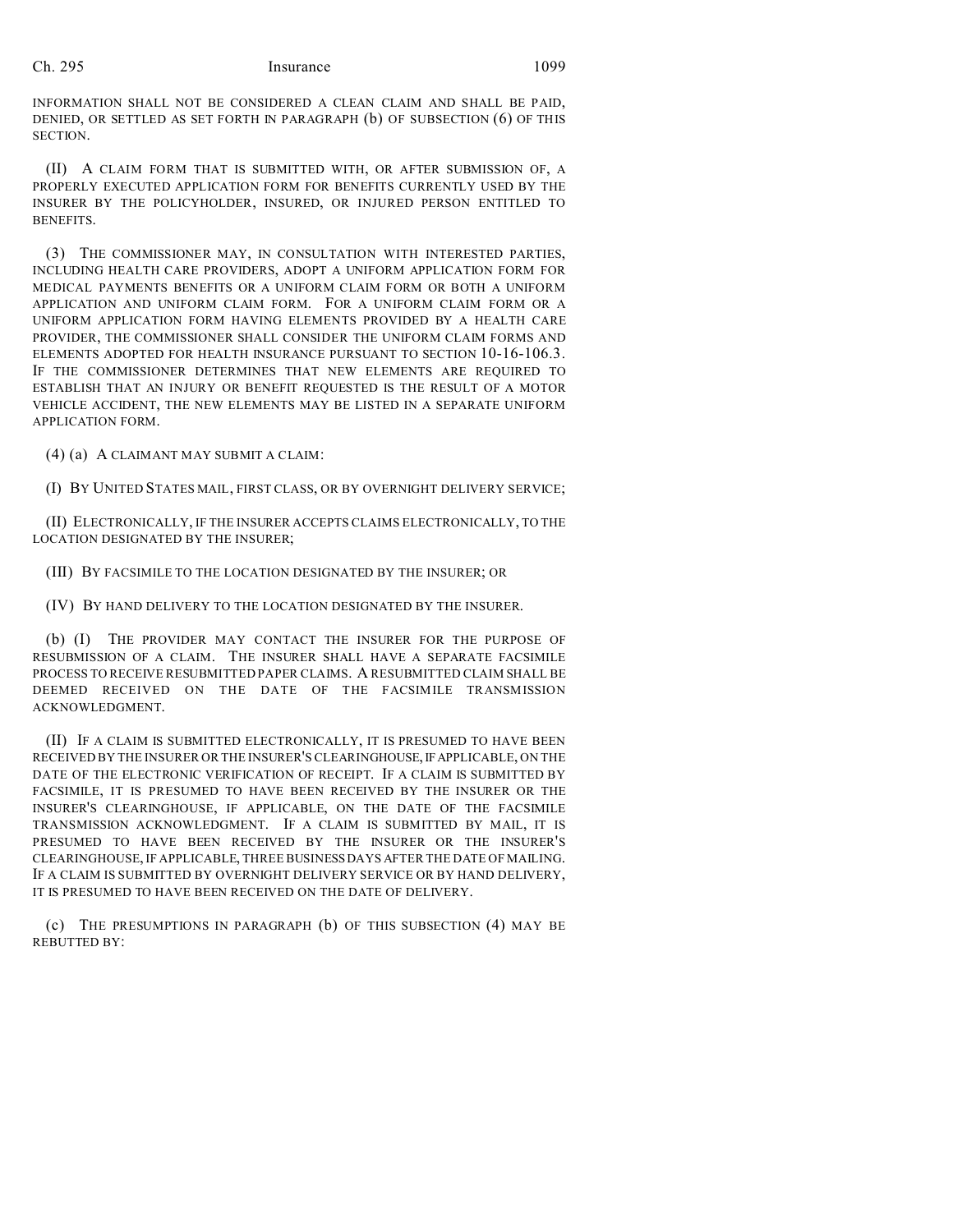(I) A DATE STAMP ON A CLAIM SHOWING THE DATE OF RECEIPT. SUCH DATE SHALL BE PRESUMED THE DATE OF RECEIPT.

(II) THE FACT THAT THE INSURER'S RECORDS MAINTAINED IN THE ORDINARY COURSE OF BUSINESS DO NOT EVIDENCE RECEIPT OF A CLAIM. IN SUCH CASE, THE CLAIM SHALL BE DEEMED NOT TO HAVE BEEN RECEIVED BY THE INSURER.

(d) AN INSURER SHALL MAINTAIN CLAIM DATA THAT IS ACCESSIBLE AND RETRIEVABLE FOREXAMINATION BY THE COMMISSIONER FOR THE CURRENT YEAR AND FOR THE TWO IMMEDIATELY PRECEDING YEARS. FOR EACH CLAIM, AN INSURER SHALL PROVIDE A CLAIM NUMBER, DATE OF LOSS, DATE OF AUTO ACCIDENT, DATE OF RECEIPT OF AN APPLICATION FOR BENEFITS, DATE OF RECEIPT OF A CLAIM, DATE OF PAYMENT OF A CLAIM, AND DATE OF DENIAL OR DATE THE CLAIM IS CLOSED WITHOUT PAYMENT. AN INSURER SHALL DETAIL ALL MATERIAL ACTIVITIES RELATIVE TO A CLAIM. A CLAIM FILE SHALL HAVE ALL MATERIAL DOCUMENTATION RELATIVE TO A CLAIM. EACH MATERIAL DOCUMENT WITHIN A CLAIM FILE SHALL BE NOTED AS TO DATE RECEIVED, DATE PROCESSED, OR DATE SENT. DETAILED DOCUMENTATION SHALL BE CONTAINED IN EACH CLAIM FILE TO PERMIT RECONSTRUCTION OF THE INSURER'S ACTIVITIES RELATIVE TO EACH CLAIM.

(5) (a) EVERY INSURER SHALL PROVIDE A COPY OF ITS CLAIM FILING REQUIREMENTS TO EVERY INSURED OR PROVIDER UPON REQUEST WITHIN FIFTEEN CALENDAR DAYS AFTER THE REQUEST IS RECEIVED BY THE INSURER.

(b) EVERY INSURER SHALL, WITHIN FIFTEEN CALENDAR DAYS AFTER RECEIPT OF A NOTIFICATION OF LOSS, AN APPLICATION FOR BENEFITS, OR A CLAIM, PROVIDE THE NECESSARY APPLICATION OR CLAIM FORMS AND INSTRUCTIONS SO THAT THE CLAIMANT CAN COMPLY WITH THE POLICY CONDITIONS.

(6) (a) CLEAN CLAIMS SHALL BE PAID, DENIED, OR SETTLED WITHIN THIRTY CALENDAR DAYS AFTER RECEIPTBY THEINSURER IF SUBMITTED ELECTRONICALLY AND WITHIN FORTY-FIVE CALENDAR DAYS AFTER RECEIPT BY THE INSURER IF SUBMITTED BY ANY OTHER MEANS.

(b) IF THE RESOLUTION OF A CLAIM REQUIRES ADDITIONAL INFORMATION, THE INSURER SHALL, WITHIN THIRTY CALENDAR DAYS AFTER RECEIPT OF THE CLAIM, GIVE TO THE CLAIMANT A FULL EXPLANATION IN WRITING OF WHAT ADDITIONAL INFORMATION IS NEEDED TO RESOLVE THE CLAIM, INCLUDING ANY ADDITIONAL MEDICAL OR OTHER INFORMATION RELATED TO THE CLAIM. THE PERSON RECEIVING A REQUEST FOR SUCH ADDITIONAL INFORMATION SHALL SUBMIT ALL ADDITIONAL INFORMATION REQUESTED BY THE INSURER WITHIN THIRTY CALENDAR DAYS AFTER RECEIPT OF SUCH REQUEST. THE INSURER MAY DENY A CLAIM IF A PROVIDER RECEIVES A REQUEST FOR ADDITIONAL INFORMATION AND FAILS TO TIMELY SUBMIT ADDITIONAL INFORMATION REQUESTED UNDER THIS PARAGRAPH (b), SUBJECT TO THE RESUBMITTAL OF THE CLAIM OR TERMS OF THE POLICY. IF SUCH PERSON HAS PROVIDED ALL SUCH ADDITIONAL INFORMATION NECESSARY TO RESOLVE THE CLAIM, THE CLAIM SHALL BE PAID, DENIED, OR SETTLED BY THE INSURER WITHIN THIRTY DAYS AFTER RECEIPT OFADDITIONAL INFORMATION OR AFTER THE APPLICABLE TIME PERIOD SET FORTH IN PARAGRAPH (c) OF THIS SUBSECTION (6).

(c) ABSENT FRAUD, ALL CLAIMS OTHER THAN CLEAN CLAIMS SHALL BE PAID,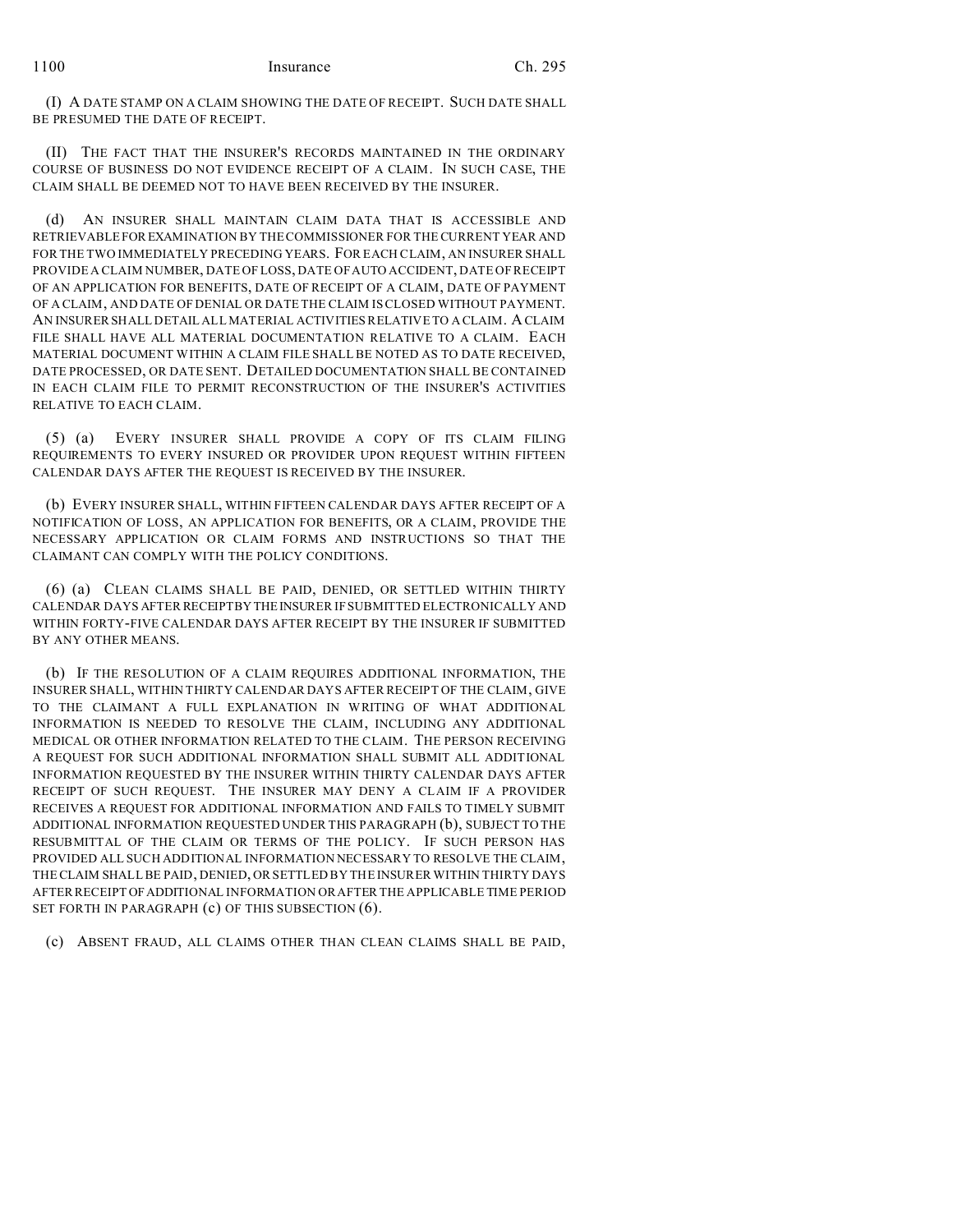### Ch. 295 Insurance 1101

DENIED, OR SETTLED WITHIN NINETY CALENDAR DAYS AFTER RECEIPT BY THE INSURER; EXCEPT THAT THE COMMISSIONER MAY ADOPT RULES FOR THE PURPOSE OF EXEMPTING AN INSURER FROM THE REQUIREMENT THAT THE INSURER PAY, DENY, OR SETTLE A CLAIM WITHIN NINETY CALENDAR DAYS IN CIRCUMSTANCES WHERE THE INVESTIGATION OF A CLAIM BY THE INSURER IS INCOMPLETE OR OTHERWISE NEEDS TO BE CONTINUED AND FOR EXTRAORDINARY OR UNUSUAL CLAIMS WITH EXTENUATING CIRCUMSTANCES AS DETERMINED BY THE COMMISSIONER. THE RULES SHALL REQUIRE THE INSURER, WITHIN THIRTY DAYS AFTER THE RECEIPT OF A CLAIM AND EVERY THIRTY DAYS THEREAFTER, TO SEND TO THE CLAIMANT OR THE CLAIMANT'S REPRESENTATIVE, AND TO THE HEALTH CARE PROVIDER IF APPLICABLE, A LETTER SETTING FORTH THE REASONS WHY ADDITIONAL TIME IS NEEDED. THE INSURER THAT IS EXEMPT FROM THE NINETY-DAY TIME PERIOD DUE TO CIRCUMSTANCES WHERE AN INVESTIGATION IS INCOMPLETE OR OTHERWISE NEEDS TO BE CONTINUED SHALL PAY, DENY, OR SETTLE THE CLAIM WITHIN ONE HUNDRED EIGHTY DAYS AFTER RECEIPT OF THE CLAIM. AN INSURER THAT IS EXEMPT FROM THE NINETY-DAY TIME PERIOD SHALL NOT BE EXEMPT FROM PAYMENT OF THE INTEREST DUE PURSUANT TO SUBSECTION (7) OF THIS SECTION.

(d) NO INSURER SHALL DENY A CLAIM ON THE GROUNDS OF A SPECIFIC POLICY PROVISION, CONDITION, OR EXCLUSION UNLESS REFERENCE TO SUCH PROVISION, CONDITION, OR EXCLUSION IS INCLUDED IN THE DENIAL. THE DENIAL SHALL BE IN WRITING AND GIVEN TO THE CLAIMANT, AND THE CLAIM FILE SHALL CONTAIN DOCUMENTATION OF THE BASIS FOR THE DENIAL. THE COMMISSIONER MAY ADOPT A RULE REGARDING THE TIME PERIOD FOR DELIVERY OF THE DENIAL TO THE CLAIMANT, WHICH SHALL BE THE SAME OR SHORTER TIME PERIOD THAN THE PERIOD IN WHICH THE CLAIM WAS DELIVERED.

(7) AN INSURER THAT FAILS TO PAY, DENY, OR SETTLE A CLEAN CLAIM IN ACCORDANCE WITH PARAGRAPH (a) OF SUBSECTION (6) OF THIS SECTION OR FAILS TO TAKE OTHER REQUIRED ACTION WITHIN THE TIME PERIODS SET FORTH IN PARAGRAPH (b) OF SUBSECTION (6) OF THIS SECTION SHALL BE LIABLE FOR THE COVERED BENEFIT AND, IN ADDITION, SHALL PAY TO THE CLAIMANT INTEREST AT THE RATE OF TEN PERCENT PER ANNUM FOR THE FIRST ONE HUNDRED EIGHTY DAYS AND AT THE RATE OF FIFTEEN PERCENT PER ANNUM THEREAFTER, ON THE TOTAL AMOUNT ULTIMATELY ALLOWED ON THE CLAIM, ACCRUING FROM THE DATE PAYMENT WAS DUE PURSUANT TO SUBSECTION (6) OF THIS SECTION. EXCEPT FOR SHORTER TIME PERIODS FOR CLEAN CLAIMS, ALL INTEREST BEGINS TO ACCRUE NINETY CALENDAR DAYS AFTER RECEIPT OF THE CLAIM BY THE INSURER.

(8) IF AN INSURER DELEGATES ITS CLAIMS PROCESSING FUNCTIONS TO A THIRD PARTY, THE DELEGATION AGREEMENT SHALL PROVIDE THAT THE CLAIMS PROCESSING ENTITY SHALL COMPLY WITH THE REQUIREMENTS OF THIS SECTION. ANY DELEGATION BY THE INSURER SHALL NOT BE CONSTRUED TO LIMIT THE INSURER'S RESPONSIBILITY TO COMPLY WITH THIS SECTION OR ANY OTHER APPLICABLE PROVISION OF THIS ARTICLE.

(9) THIS SECTION SHALL NOT APPLY TO CLAIMS FILED PURSUANT TO THE "WORKERS' COMPENSATION ACT OF COLORADO", ARTICLES 40 TO 47 OF TITLE 8, C.R.S.

(10) THE COMMISSIONER MAY INVESTIGATE CLAIMS AGAINST AN INSURER THAT IS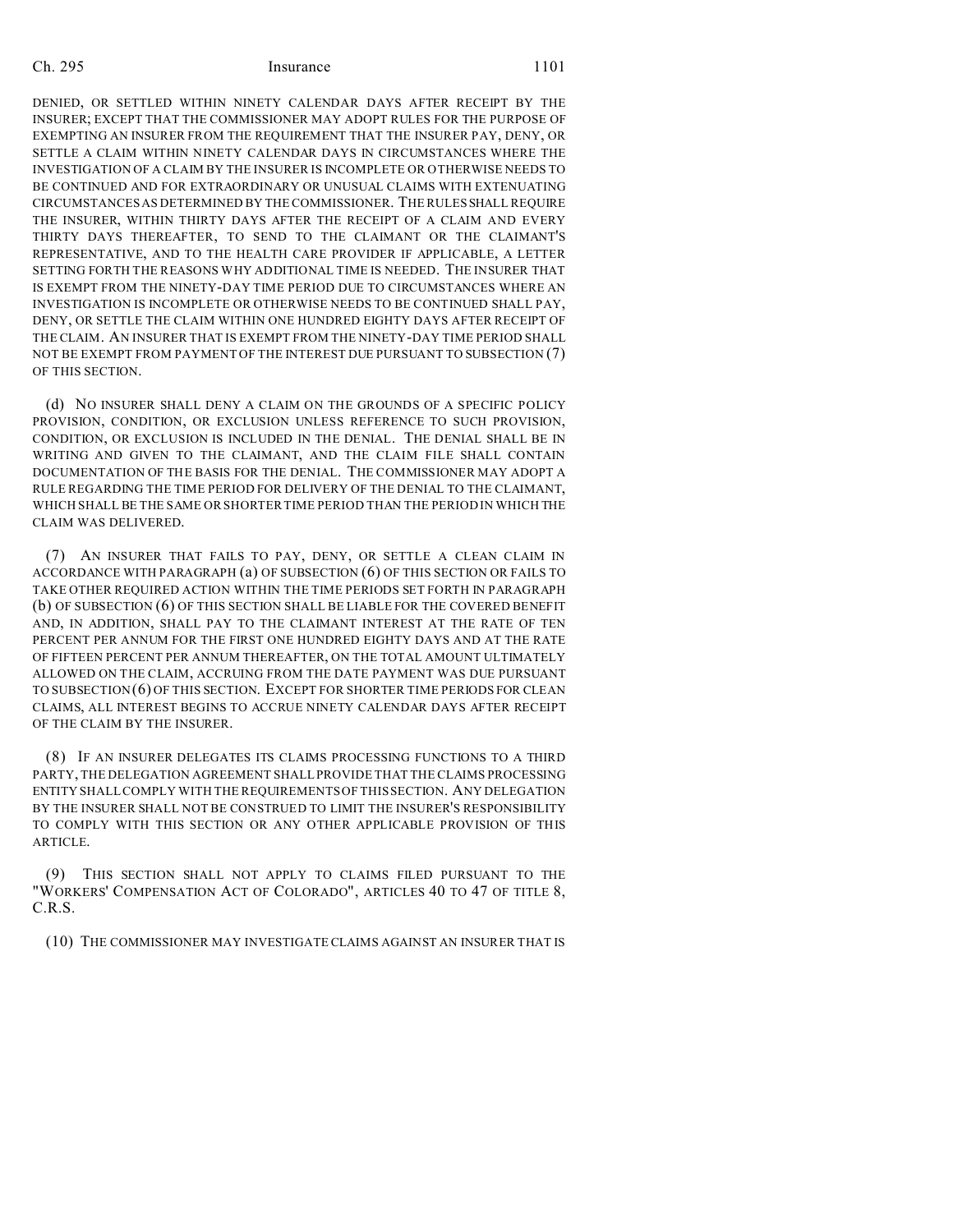## 1102 Insurance Ch. 295

AUTHORIZED TO CONDUCT BUSINESS IN THIS STATE WHEN SUCH CLAIMS ARE FILED BY A PROVIDER RELATED TO THE IMPROPER HANDLING OR DENIAL OF BENEFITS PURSUANT TO THIS SECTION.

(11) THE COMMISSIONER MAY IMPOSE, AFTER PROPER NOTICE AND HEARING, ANY OTHER PENALTIES SET FORTH IN THIS TITLE AGAINST AN INSURER WHO HAS A PATTERN AND PRACTICE OF VIOLATIONS OF THIS SECTION.

(12) WHEN AN INSURED ENTITLED TO BENEFITS UNDER MEDICAL PAYMENTS COVERAGE IS INJURED OR BELIEVES THAT HE OR SHE HAS BEEN INJURED IN AN ACCIDENT AND IS EXAMINED OR TREATED BY A HEALTH CARE PROVIDER, SUCH HEALTH CARE PROVIDER SHALL NOTIFY THE INSURER WITHIN THIRTY CALENDAR DAYS AFTER THE INSURED'S INITIAL VISIT. THIS SUBSECTION (12) SHALL NOT APPLY TO A HOSPITAL OR OTHER HEALTH FACILITY OR ENTITY LICENSED OR CERTIFIED PURSUANT TO SECTION 25-1.5-103 (1), C.R.S.

**10-4-635. Electronic claim forms.** THE COMMISSIONER MAY PROMULGATE RULES, CONSISTENT WITH SECTION 10-4-634, FOR AN INSURER TO ACCEPT CLAIM FORMS FOR MEDICAL PAYMENTS COVERAGE BENEFITS FROM HEALTH CARE PROVIDERS IN ELECTRONIC FORM. AN INSURER SHALL NOT PROHIBIT THE SUBMISSION OF A MEDICAL PAYMENTS COVERAGE BENEFIT CLAIM IN HARD-COPY FORM, NOR SHALL AN INSURER BE PROHIBITED FROM REQUIRING THAT A CLAIM BE SUBMITTED IN HARD-COPY FORM. AN INSURER SHALL NOT REQUIRE SUBMISSION OF A MEDICAL PAYMENTS COVERAGE BENEFIT CLAIM FORM OTHER THAN THOSE SET FORTH IN SECTION 10-4-634.

**SECTION 2.** 10-3-1104 (1) (h), Colorado Revised Statutes, is amended BY THE ADDITION OF A NEW SUBPARAGRAPH to read:

**10-3-1104. Unfair methods of competition and unfair or deceptive acts or practices.** (1) The following are defined as unfair methods of competition and unfair or deceptive acts or practices in the business of insurance:

(h) Unfair claim settlement practices: Committing or performing, either in willful violation of this part 11 or with such frequency as to indicate a tendency to engage in a general business practice, any of the following:

(XVII) FAILING TO ADOPT AND IMPLEMENT REASONABLE STANDARDS FOR THE PROMPT RESOLUTION OF MEDICAL PAYMENT CLAIMS.

**SECTION 3.** 10-3-1110 (2), Colorado Revised Statutes, as amended by section 2 of House Bill 04-1234, enacted at the second regular session of the Sixty-fourth General Assembly, is amended to read:

**10-3-1110. Regulations.** (2) The commissioner may, after notice and hearing, as provided in article 4 of title 24, C.R.S., promulgate rules with respect to the payment of benefits under group and individual contracts of property or casualty coverage, issued by organizations authorized to do business in this state under the provisions of article 4 of this title; except that, to the extent that a provision of this subsection (2) conflicts with section 10-4-634, AS ENACTED BY SENATE BILL 04-125, ENACTED AT THE SECOND REGULAR SESSION OF THE SIXTY-FOURTH GENERAL